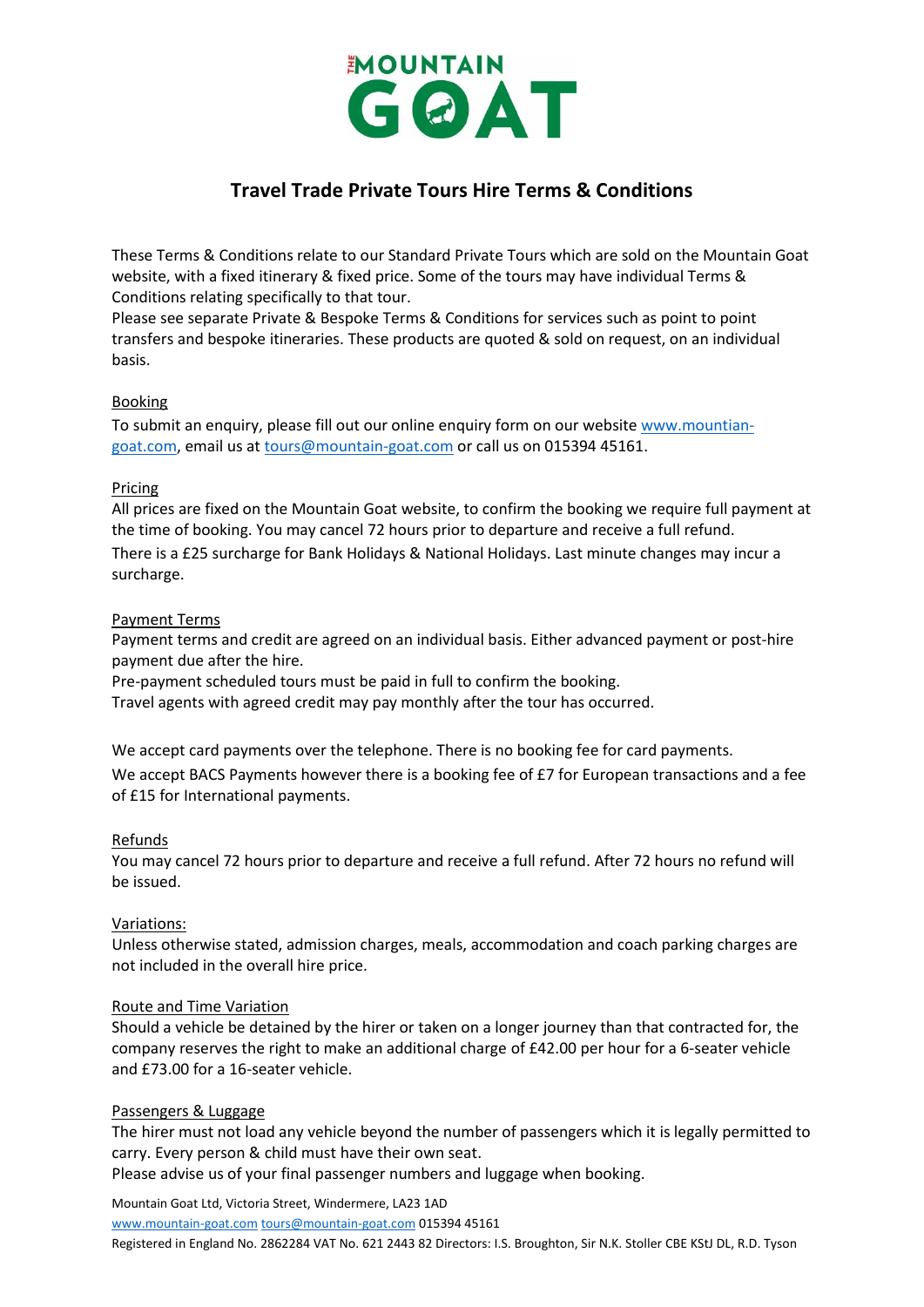

We strive to provide the best service possible, for large suitcases and items such as sporting goods, we will do our best to accommodate these, please inform us at the time of booking. Mountain Goat can provide various child and booster seats on request, please advise of this on booking.

In line with [UK Law,](https://www.gov.uk/child-car-seats-the-rules/when-a-child-can-travel-without-a-car-seat) private hire vehicles do not have to provide child car seats & children can travel without one but only if they travel on a rear seat. Legally the parent/guardian is liable for the child's safety however Mountain Goat deem it unsafe to take under 3-year olds without a child seat and will refuse them without one.

## Use of Vehicle & Drivers Hours

The vehicle should be assumed to remain at any point between the outward and return journey and to remain available for the hirer's incidental use, unless confirmed in writing by the company. Drivers' Hours and Rest Period Regulations. The hours agreed with the operator for the operation of any hire must be strictly observed (other than in the case of serious emergency or diversion) so that regulations governing drivers' hours and rest periods can be complied with. The operator reserves the right to curtail or otherwise alter any hire which does not comply with the relevant regulations.

## Cancellation by the company

In the event of an emergency, riot, civil commotion, strike, lock out, stoppage or restraint of labour or any event over which the company has no control (including adverse weather and road conditions) or in the event of the hirer taking any action to vary agreed conditions unilaterally, the company may, by returning all money paid and without further or other liability cancel the contract.

## Vehicle to be provided

The company reserves the right to provide a larger vehicle than that specified at no additional charge unless any extra seats are used.

### Conveyance of Animals

No animals (other than guide dogs or hearing dogs notified to the company in advance) may be carried on any vehicle without prior arrangement.

### Breakdown and Delays

The company gives its advice on journey times in good faith and does not guarantee the completion of any journey in any specific time and will not be liable for loss of convenience caused by the actual journey time.

### Agency Arrangements

Where the company hires in vehicles from other operators at the request of the hirer and where the operator arranges ancillary facilities such as accommodation, ferries, admission tickets or any other services provided by another supplier, it does so as an agent for and on behalf of the hirer. Any terms and conditions imposed by such other suppliers through the company shall be binding on the hirer as if he had directly contracted such services.

### Lost Property

Mountain Goat are not responsible for any items of property left on our vehicles. Please do not ask the driver/guide to take care of your property whilst you are away from the coach. For items that are left on the coach at the end of the day, if found and claimed, we are happy to return them at customer's expense. Please note any unclaimed items will be disposed of after 3 months.

Mountain Goat Ltd, Victoria Street, Windermere, LA23 1AD [www.mountain-goat.com](http://www.mountain-goat.com/) [tours@mountain-goat.com](mailto:tours@mountain-goat.com) 015394 45161

Registered in England No. 2862284 VAT No. 621 2443 82 Directors: I.S. Broughton, Sir N.K. Stoller CBE KStJ DL, R.D. Tyson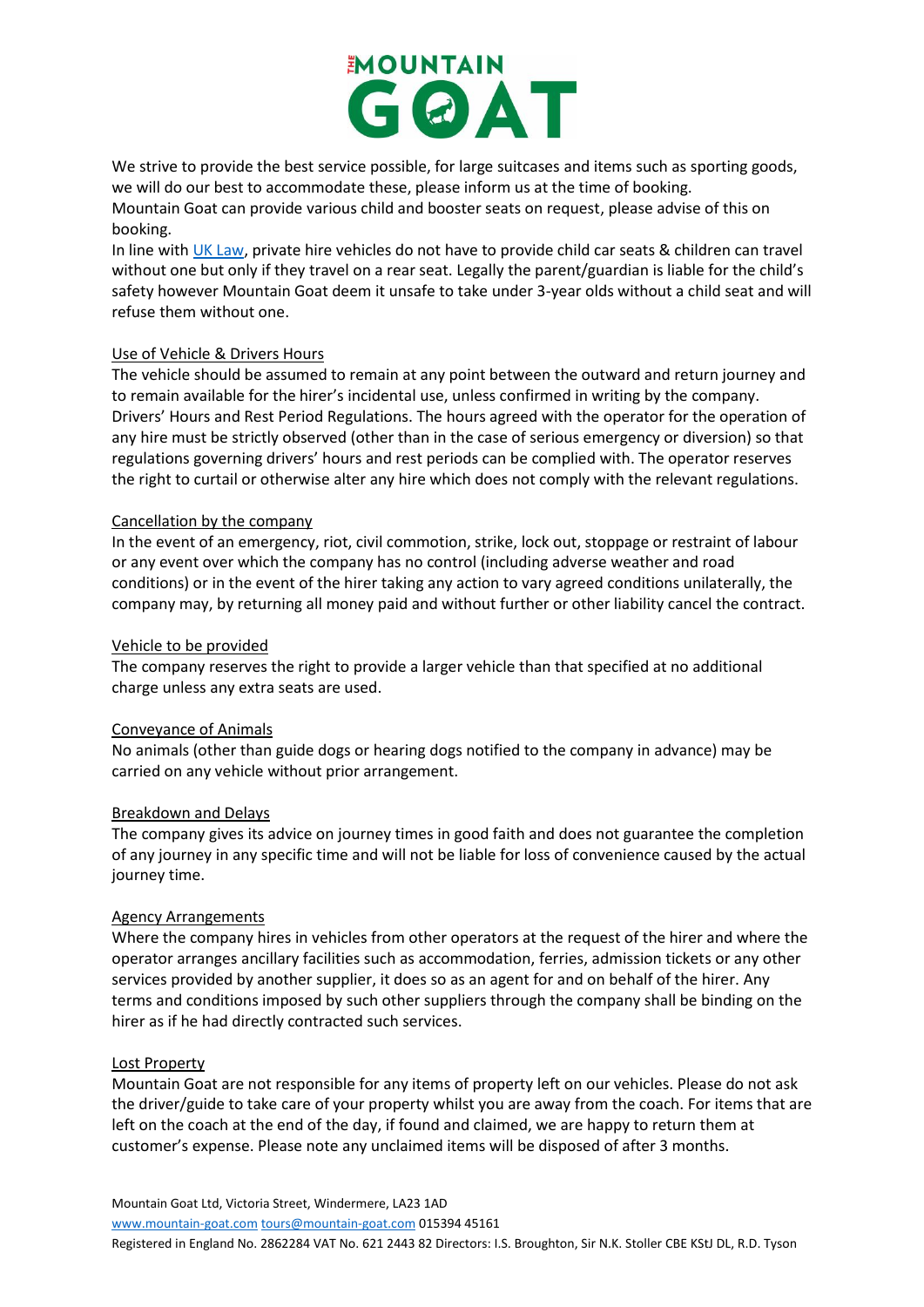

## Conduct of passengers

Every passenger in a vehicle must have their own seat. Seats cannot be reserved.

The driver is responsible for the safety of the vehicle. Any passengers whose conduct is in breach of statutory regulations may be removed from the vehicle or be prevented from boarding on the driver's authority.

It is compulsory for all passengers to wear seatbelts whilst the vehicle is in motion. Smoking is not allowed on any of the company's vehicles. Passengers must not distract the driver whilst the vehicle is moving.

Alcohol is not allowed on any vehicle as laid down in the Sporting Events Act 1985 and anyone not complying will be required to vacate the coach.

The driver is responsible for the safety of the vehicle. Any passengers whose conduct is in breach of statutory regulations may be removed from the vehicle or be prevented from boarding on the driver's authority. The hirer will be responsible for the conduct of passengers and for any damage caused to the vehicle during the hire.

## Additional Terms & Conditions

General T&Cs apply for the all Mountain Goat Tours, please see here - [http://www.mountain](http://www.mountain-goat.com/Terms-and-Conditions)[goat.com/Terms-and-Conditions](http://www.mountain-goat.com/Terms-and-Conditions)

## Accommodation & Third Party T&Cs

Bookings are made subject to the terms and conditions of the relevant accommodation (or other service) provider. By booking accommodation or other services through us, you enter into a contractual relationship with the relevant third party provider. For further information on this please contact us.

We include a number of attractions in our tours, however these are operated by third parties and therefore we are not liable for any damages, loss or closures to do with these third parties.

### **Complaints**

We actively welcome your feedback, both in respect of our own services and those provided by other suppliers (such as accommodation providers). In the event that you have any complaint during the course of your tour then please bring this to the attention to the office teams as possible. Any complaints regarding accommodation should, in the first instance, be raised with the relevant accommodation provider.

### Insurance

The Company strongly recommends that passengers arrange suitable travel, medical and cancellation insurance.

### Liabilities

Mountain Goat Holidays have taken all reasonable steps to ensure that your package holiday components are provided safely and efficiently. We accept liability for personal injury caused by negligence of ourselves, our employees and our agents, provided that we are notified within 3 months of the end of the holiday and that you assign to Mountain Goat Holidays, any rights against any other person or party relating to the claim and that you co-operate fully should we or our insurers wish to enforce those rights.

We do not accept liability for holiday cancellations caused through war, or threat there-of, riot, civil strife, industrial action, terrorist activity, natural or nuclear disaster, fire or adverse weather